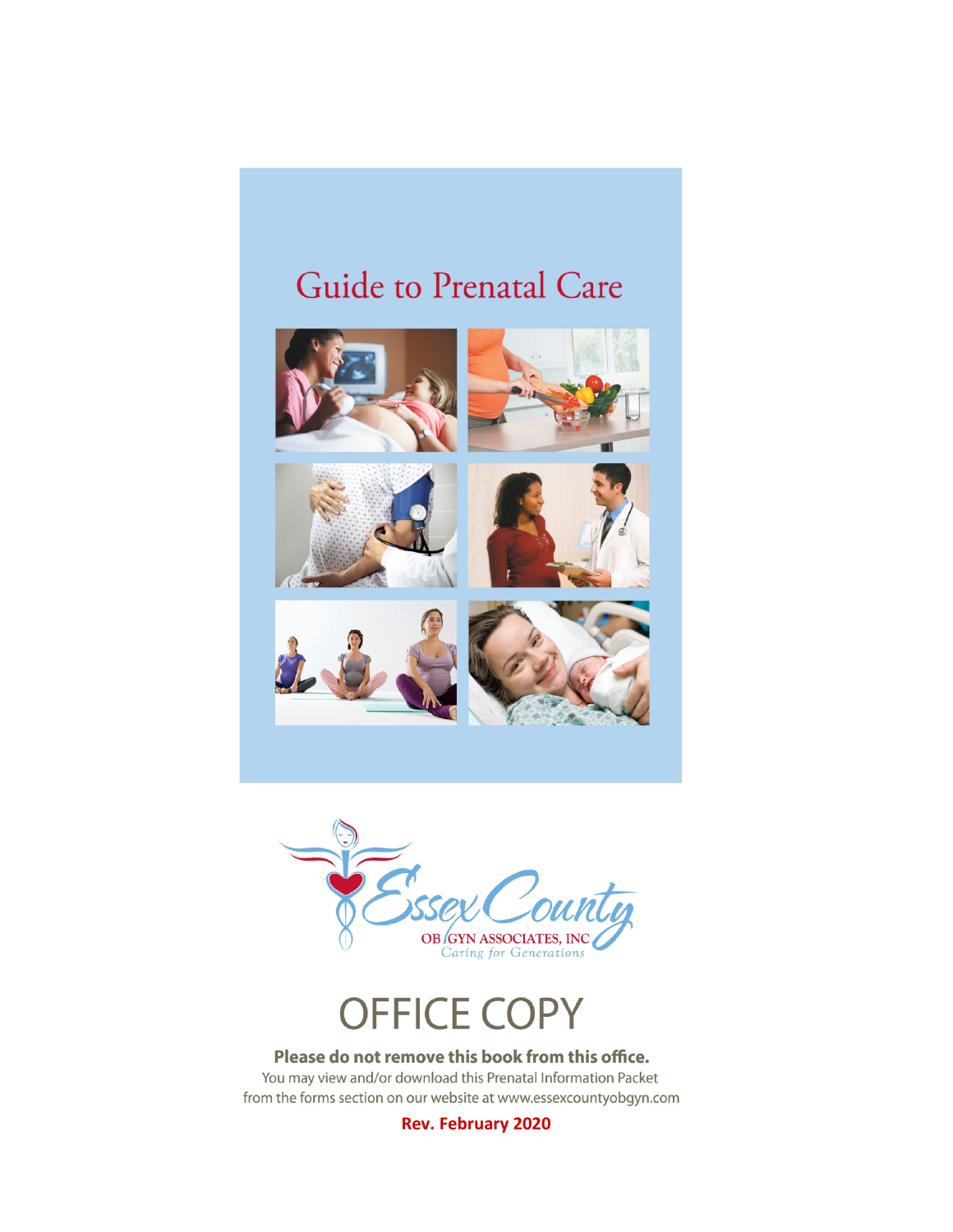

# **Prenatal Care Information**

### **Congratulations!**

The physicians and midwives at Essex County OBGYN are happy you have chosen our practice.

The following information will guide you through your prenatal care with us. Feel free to ask questions during your visits. We encourage you to bring a list of questions to each appointment.

| <b>Table of Contents</b>                                 | Page |
|----------------------------------------------------------|------|
| <b>Prenatal Care Outline</b>                             | 3    |
| <b>Your First Visit</b>                                  | 4    |
| <b>Standard Tests During Pregnancy</b>                   | 5    |
| <b>Genetic Screening</b>                                 | 6    |
| <b>Vaccination During Pregnancy</b>                      | 11   |
| <b>Nutrition During Pregnancy</b>                        | 12   |
| Weight Gain in Pregnancy                                 | 14   |
| <b>Exercise During Pregnancy</b>                         | 16   |
| <b>Medications During Pregnancy</b>                      | 17   |
| Labor and Delivery                                       | 18   |
| Mood Disorders & Postpartum Depression                   | 20   |
| Support for Young Mothers & Mothers of Multiples         | 20   |
| Appendix A - FAQ about Epidural Analgesia for Childbirth | 21   |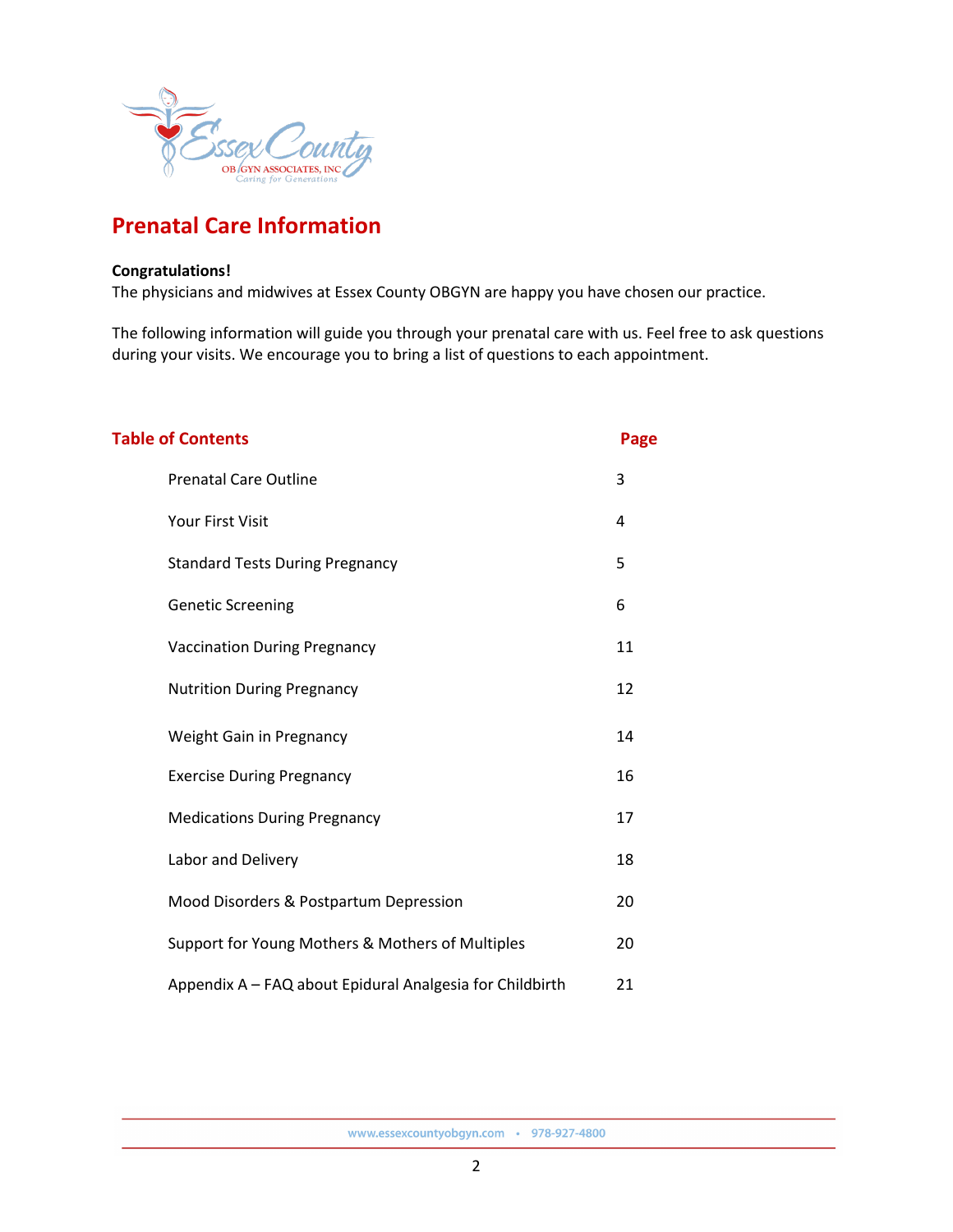

### **Prenatal Care Outline**

### **8 to 10 weeks:**

- First visit
- Physical examination
- Discuss genetic screening
- Routine prenatal blood and urine tests

#### **12 to 21 weeks:**

• Genetic screening offered (see below)

#### **18 weeks:**

• Ultrasound for fetal anatomy (including gender)

#### **20 weeks:**

- Contact the hospital at 978-927-9103 to schedule childbirth/patient education classes, or schedule them on-line at http://www.beverlyhospital.org/education--events
- The hospital offers prenatal classes, hypnobirthing classes, breastfeeding classes, baby/child saver classes, and boot camp for new dads.

#### **26 to 30 weeks:**

- Choose a pediatrician. Many pediatricians will schedule an appointment to meet you before the birth of your child.
- Screening for anemia and diabetes (blood test)
- Antibody screening/Rhogam if needed
- TDAP vaccination

#### **35 to 37 weeks:**

- Vaginal/rectal culture for Group B Streptococcus (GBS)
- TDAP (tetanus, diphtheria and pertussis) vaccination

#### **38 to 40 weeks:**

- Vaginal exam for cervical dilation
- Discuss labor and delivery, birth plan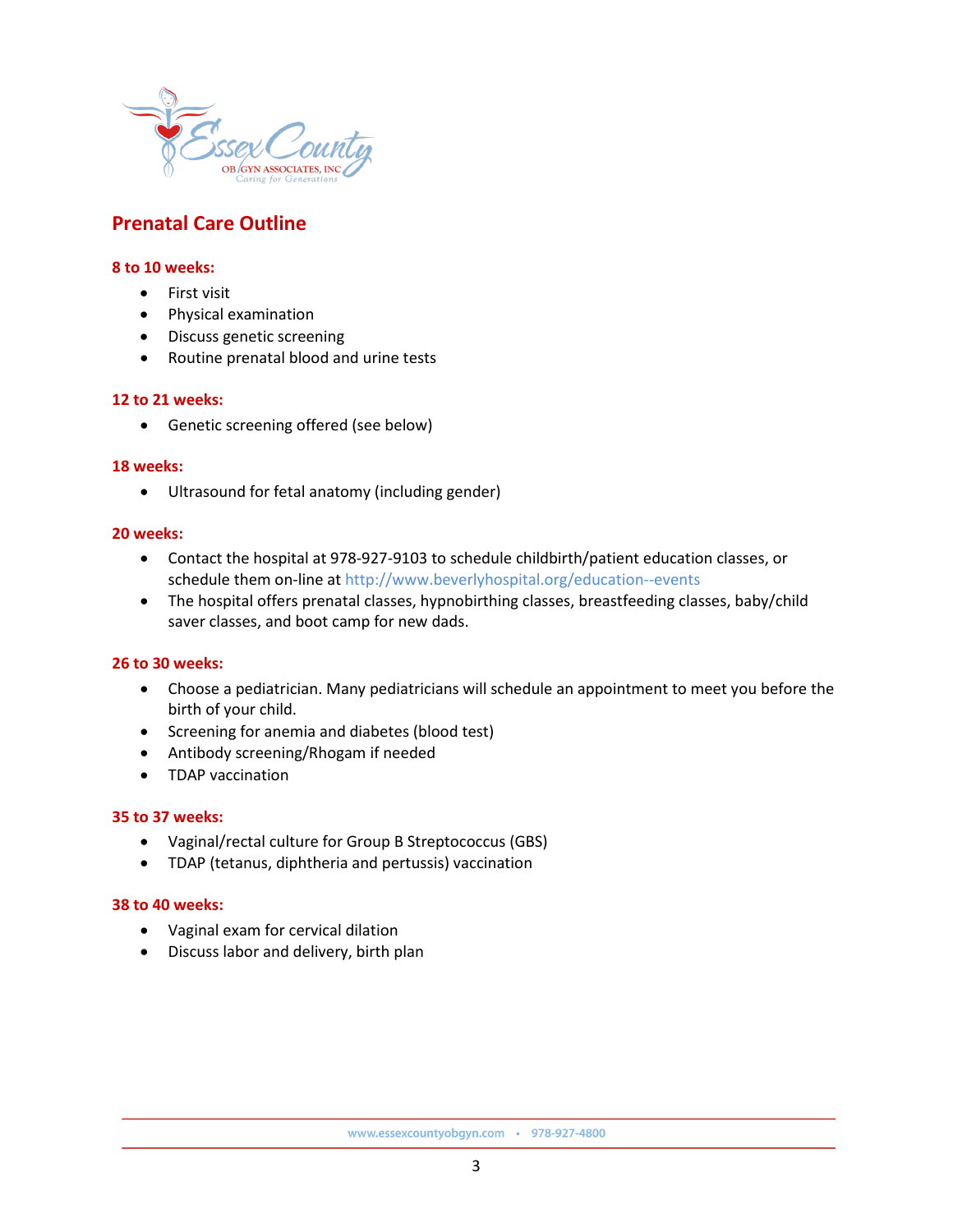

### **Your First Visit**

### **At approximately 2 months (6 to 10 weeks):**

- We will measure your weight and blood pressure.
- You will meet with a provider who will ask questions about your health, your partner's health, and your family's health.
- We will ask about prior pregnancies and deliveries.
- We will ask about the foods you eat, any medicines you take, and any vitamins or herbs that you take.
- We will ask about smoking, drinking, and drug use.
- You will have a physical examination, including a breast and pelvic exam and a pap smear.

### **Routine prenatal tests that are recommended for all patients:**

- Blood type
- Blood count
- Screening for cervical cancer (pap smear)
- Screening for infections that can affect pregnancy
	- Gonorrhea, Chlamydia, Syphilis, HIV
	- Rubella, Hepatitis B
	- Urine culture

### *Testing recommended for some patients:*

- Cystic fibrosis screening
- Tay Sachs screening
- Hemoglobin screening (genetic anemia such as sickle cell anemia, thalassemia)

*Women who have these diseases or carry a gene for these diseases can pass them on to their children. If these tests are positive testing of the baby's father is recommended.*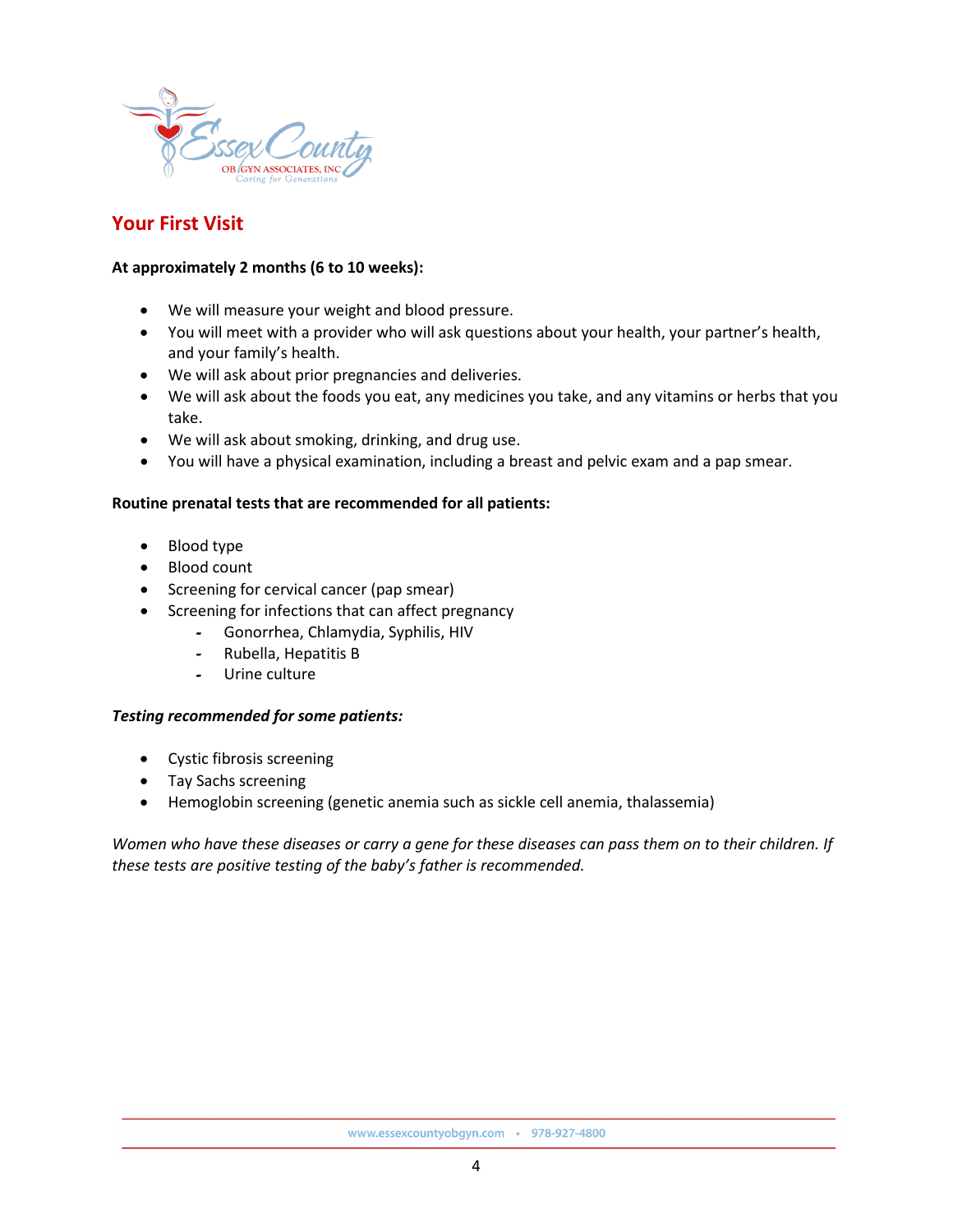

# **Standard Testing During Pregnancy**

- **Genetic screening** for common chromosome disorders (aneuploidy, or extra chromosomes). See page 6.
- **Anatomy Ultrasound:** At 18 weeks we will schedule an ultrasound to look at your baby's anatomy. The ultrasound looks at the head, face, heart, lungs, gut, arms and legs, and genitals. It also evaluates the placenta and the umbilical cord.
- **Screening for Gestational Diabetes**: Gestational diabetes is high blood sugar that starts during pregnancy. All pregnant women are screened for diabetes at 6 to 7 months (24-28 weeks). If you are overweight at the start of pregnancy, if you have had a large baby, or if you had gestational diabetes with another pregnancy, you may have testing done after your first prenatal visit.
- **Glucose challenge test**: You will be given a very sweet drink and your blood will be drawn 1 hour later. You do not need to fast for this test. If your blood sugar is high you will do a 3 hour glucose challenge test to confirm gestational diabetes.
	- If you have gestational diabetes you will learn how to check your blood sugar and you will meet with a nutritionist to plan your meals to control your blood sugar. If needed, you will also take insulin or glyburide to control your sugar levels.
- **Screening for Anemia:** This test is done at the same time as the diabetes screen. If your blood count is low your provider will recommend iron supplements.
- **Group B Strep (GBS) Screening:**
	- 1 in 4 women have Group B Strep in the vagina and rectum. It can be passed to a baby during childbirth and cause serious infection and death.
	- We will test you at 35-37 weeks. The quick test is a cotton swab placed in the vagina and rectum and sent to the lab for culture. It does not hurt.
	- If you have GBS, we give you antibiotics in labor to prevent infection. Antibiotics are given intravenously (through a vein).
	- Tell your provider if you are allergic to Penicillin or other antibiotics.
	- *For more information, we recommend the GBS page on the Centers for Disease Control website:* <http://www.cdc.gov/groupbstrep/resources/flyer-protect-baby.html>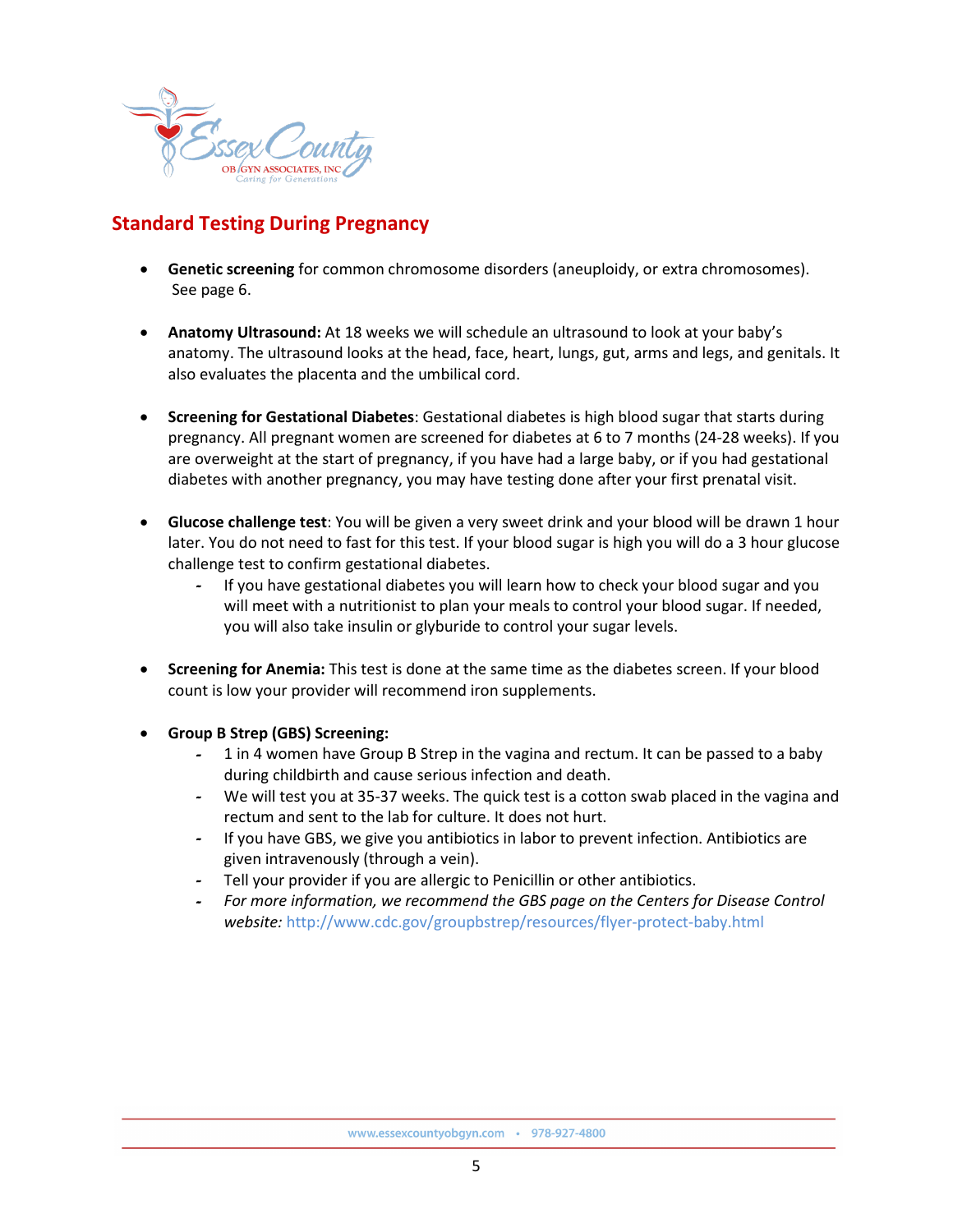

# **Genetic Screening**

*A genetic screening test is a blood test of the mother, sometimes with the addition of an ultrasound, which will show if you are at risk for having a child with a common genetic disorder. Genetic screening will screen for aneuploidy and for neural tube defects.*

### **Chromosomal Disorders**

All patients are offered screening for common aneuploidy (chromosomal disorders) that can lead to physical and mental handicaps. The chromosomal disorders included in testing are the following:

### **Down Syndrome**

- Down Syndrome: This means there is an extra chromosome 21 or an extra piece of that chromosome. One in 700 women will have a baby born with Down Syndrome. The risk of Down Syndrome increases with increasing age of the mother.
- Down Syndrome leads to intellectual disability, developmental delay, a characteristic appearance, and often defects in the heart and other body parts.
	- **The Massachusetts Down Syndrome Congress** offers support for expectant and new parents of children with Down Syndrome: 800-664-6372 or www.mdsc.org
	- **Children's Hospital Boston** has a clinical program for children with Down Syndrome: 815-218-4329 or [www.childrenshospital.org/downsyndrome](http://www.childrenshospital.org/downsyndrome)

### **Trisomy 18**

- Trisomy 18 means an extra chromosome 18. One in 5000 women will have a baby born with Trisomy 18. Children have multiple defects of the heart, brain, gut, and skeleton. Most do not survive after birth.
	- The **Trisomy 18 Foundation** provides information for parents of children with Trisomy 18[: www.trisomy18.org](http://www.trisomy18.org/)

### **Trisomy 13**

• Trisomy 13: This means an extra chromosome 13. One in 17,000 women will have a baby born with Trisomy 13. Like Trisomy 18, Trisomy 13 is associated with multiple anatomic defects and severe intellectual disability. Most fetuses with Trisomy 13 will die in utero, and infants generally do not survive after birth.

### **Sex Chromosome Abnormalities**

• Sex Chromosome Abnormalities: Due to the extra or missing sex chromosomes. They occur in 1 in 448 births. They have a wide spectrum of abnormalities ranging from some with very little clinical significance to others having major complications. These range from issues in stature, sexual development or social issues, to issues with organ systems such as heart and kidneys. Much of this cannot be determined until long after birth.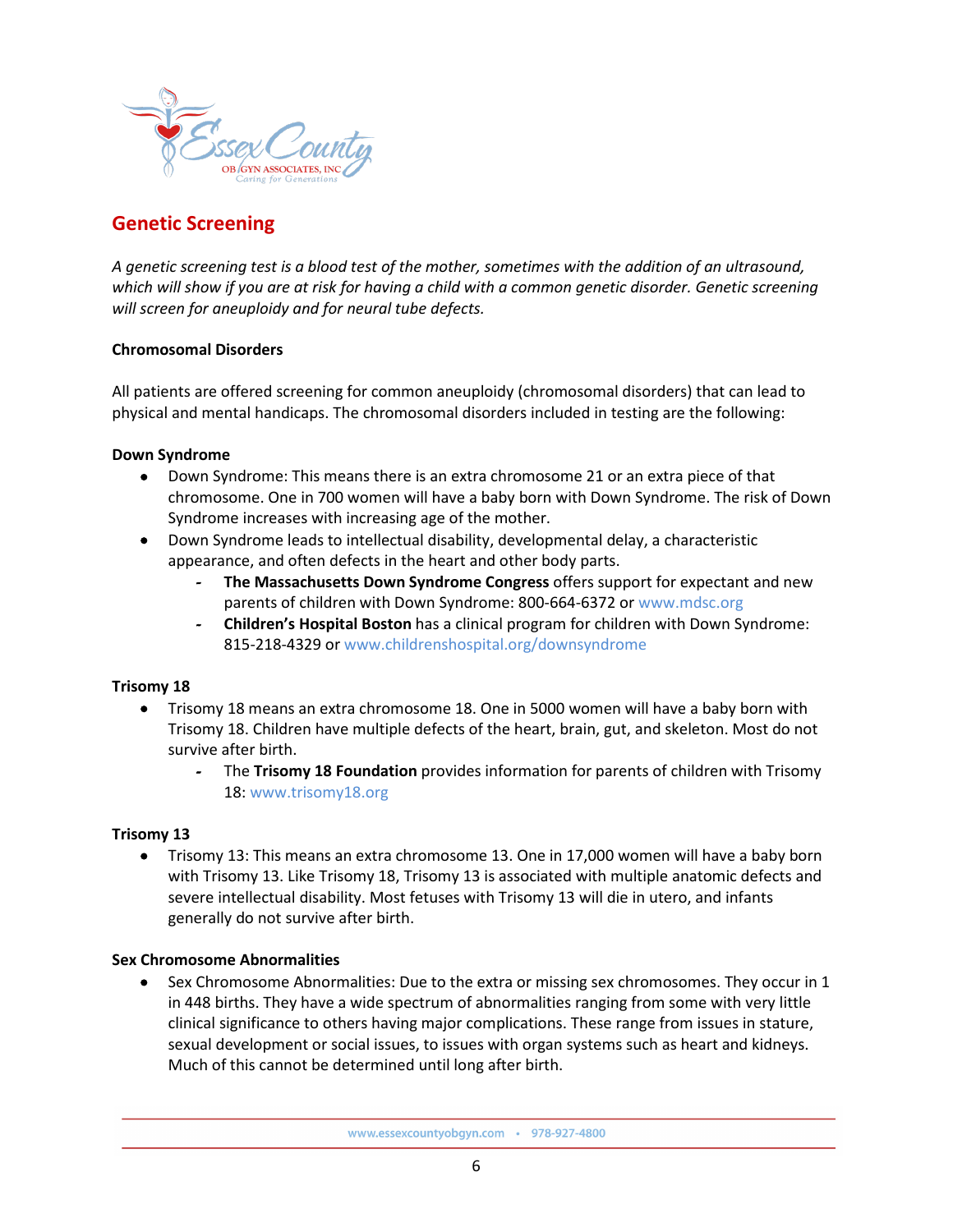

### **Neural Tube Defects**

One in 1500 women will have a baby born with a neural tube defect. The anatomy ultrasound includes evaluation of the baby's skull and spine. Some genetic testing also includes blood testing for neural tube defects.

- **Spina Bifida** occurs when the bones of the spine do not close over the spinal cord. This often can be corrected with surgery after birth. Children with spina bifida are at risk for weakness and paralysis of their legs and problems with their bladder.
- **Anencephaly** occurs when the bones of the skull do not close over the brain. There is no treatment for Anencephaly and infants do not survive.

# **Screening Tests for Aneuploidy**

A **screening** test tells you the chance, or risk, that you are carrying a baby with a genetic disorder or a neural tube defect.

- For example, a chance of 1 in 50 means that you are at high risk.
- A chance of 1 in 10,000 means you are at low risk.
- Your risk increases with age.
- Screening tests are a blood test of the mother and sometimes an ultrasound.
- Screening tests detect 80-90% of babies with common genetic disorders.
- A small number of screening tests can be *falsely positive* (indicate disease when the baby is normal) or *falsely negative* (negative when the baby has a disease).

If your screening test shows you are at increased risk for a child with a chromosome disorder or neural tube defect, you will be offered a **diagnostic test** to learn about the chromosomes of the baby.

### **Diagnostic Testing for Chromosome Disorders**

If your screening test shows you are at increased risk for a child with a chromosome disorder, or if you choose a diagnostic procedure, you will be offered a **diagnostic test** to learn the chromosomes of the baby. The test will determine if your baby has a genetic disorder.

The two types of diagnostic tests are **chorionic villous sampling** and **amniocentesis**.

- **Chorionic villous sampling**: a physician uses a needle to remove a small piece of placenta (chorionic villous) for evaluation.
- **Amniocentesis**: a physician uses a needle to remove amniotic fluid from inside the uterus.

These tests are performed by a qualified physician who uses an ultrasound to guide the needle to the correct place. *The risk of miscarriage after one of these procedures is < 1%.*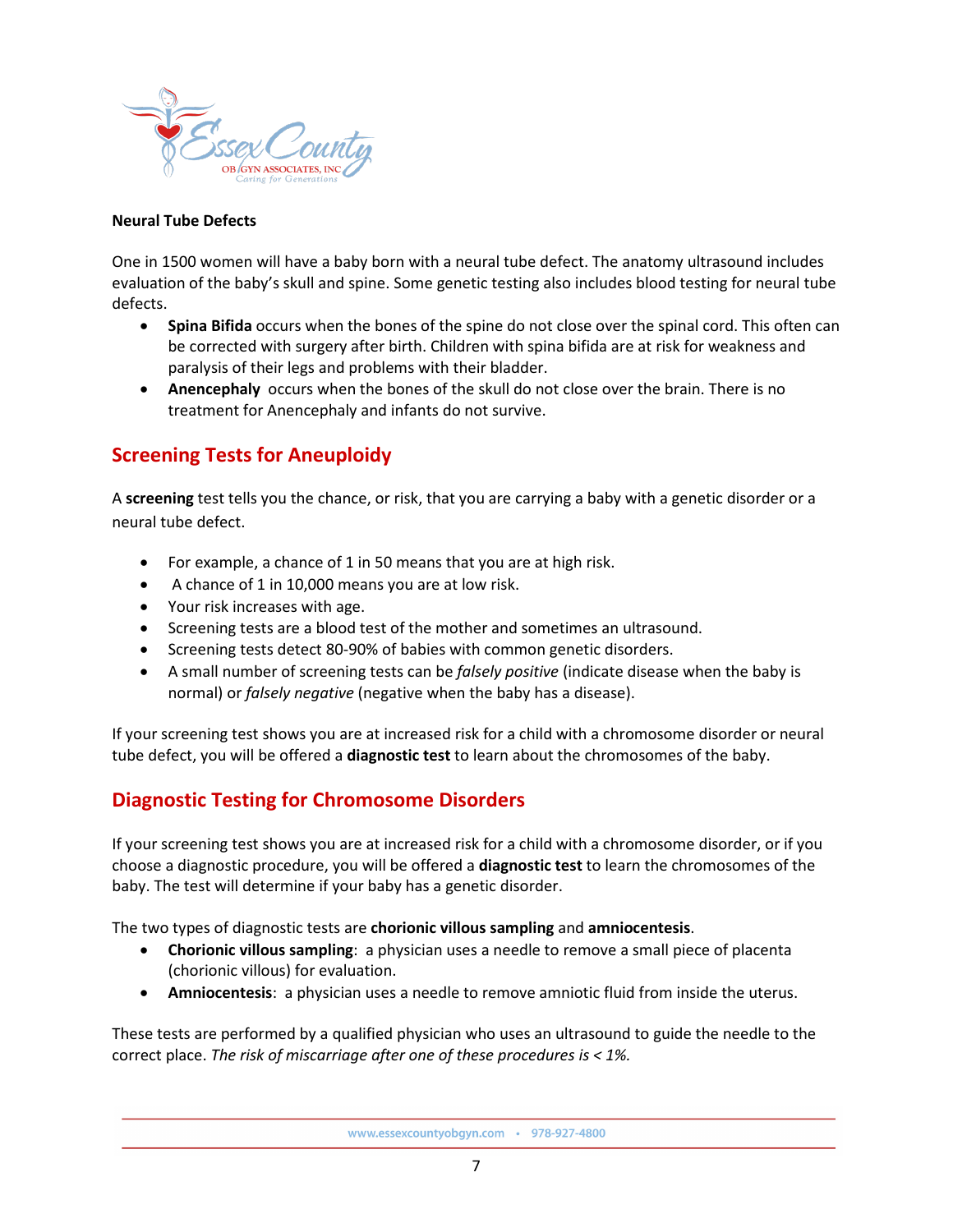

# **Is Genetic Screening Right for Me?**

Screening is recommended if you:

- Want to know if you are expecting a child who might require special care or surgery from birth.
- Would terminate a pregnancy diagnosed with a chromosome disorder or neural tube defect.

Deciding to screen is a personal decision. Genetic screening is offered, but not required. *You may decline screening.*

# **Which Test Should I Choose?**

If you are in your first trimester and want to know as soon as possible or want early diagnosis because you would terminate an affected pregnancy:

- Sequential Screen combines first and second trimester screening. It detects 90% of Down Syndrome, 90% of Trisomy 18, and 80% of neural tube defects. It does not test for Trisomy 13. If the first trimester screening is positive a diagnostic test is recommended at that time.
- Cell-free DNA testing can also be done in the first trimester (see below).

If you are in your second trimester and too late for the first part of the Sequential Screen:

• AFP4 screening is blood testing done from 15 to 22 weeks. It detects 81% of Down Syndrome, 80% of Trisomy 18, and 80% of neural tube defects. It does not test for Trisomy 13.

If you are older than 35 and/or have had a pregnancy with Down Syndrome, Trisomy 13, or Trisomy 18:

• Cell-free fetal DNA testing, also called noninvasive prenatal testing (NIPT), is a maternal blood test that can be done starting at 10 weeks of pregnancy. Early in pregnancy fetal DNA crosses the placenta and can be found in the mother's circulation. NIPT can be used to detect Down Syndrome, Trisomy 18, Trisomy 13, and fetal gender abnormalities. It does not screen for neural tube defects.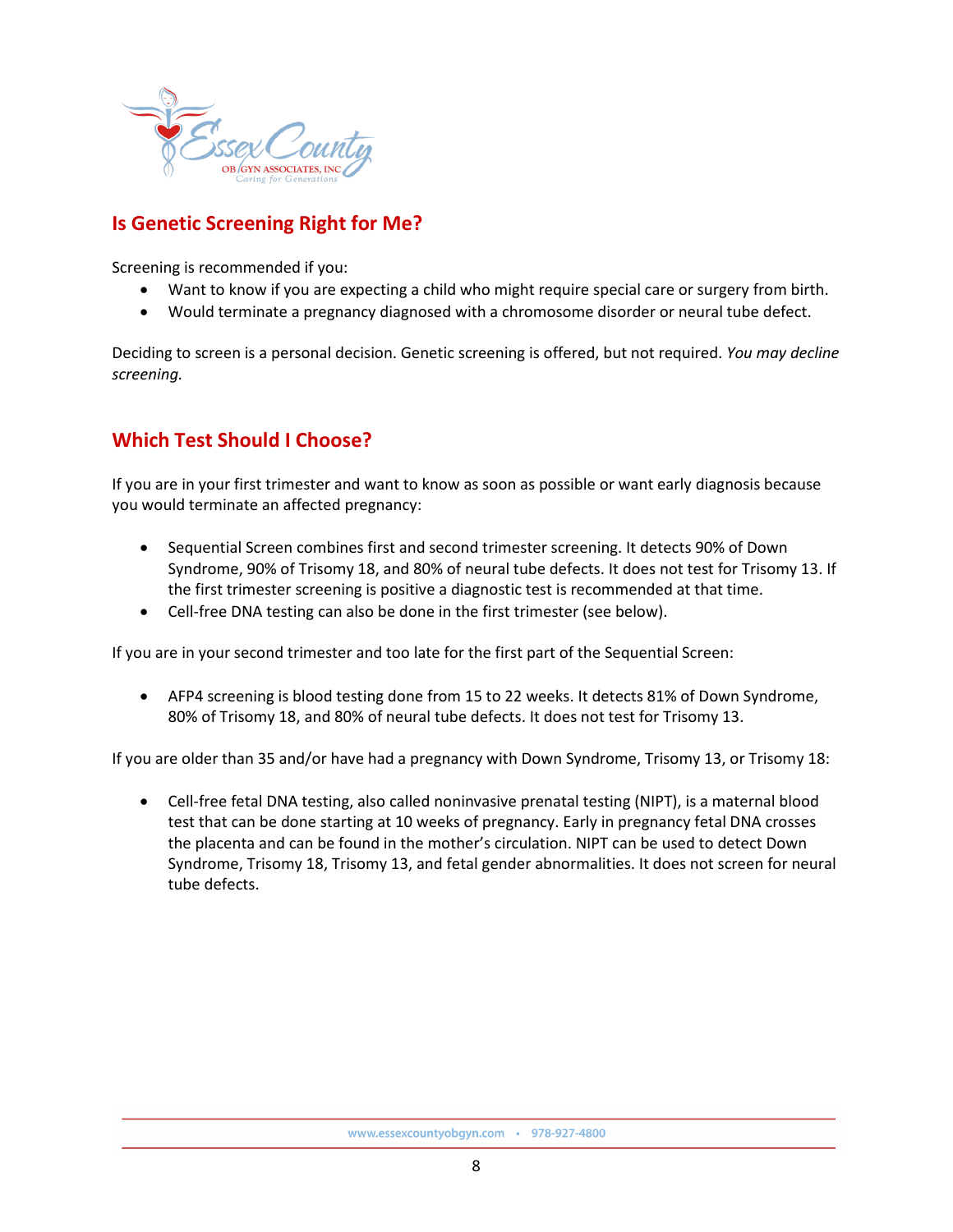

# **Is Genetic Screening Covered by Insurance?**

Second trimester screening (AFP4) is covered by most insurance.

Sequential screening is usually covered for high risk patients. It may not be covered for low risk patients.

Cell-free fetal DNA testing is usually covered for women 35 years of age or older or women with a previously affected pregnancy.

We encourage you to contact your insurance provider to find out what genetic screening is covered.

### **Who Is a High Risk Patient?**

- Maternal age 35 or older at time of delivery
- Previous child with Down Syndrome, Trisomy 18, or Trisomy 13
- Prior pregnancy with chromosomal abnormalities or neural tube defects.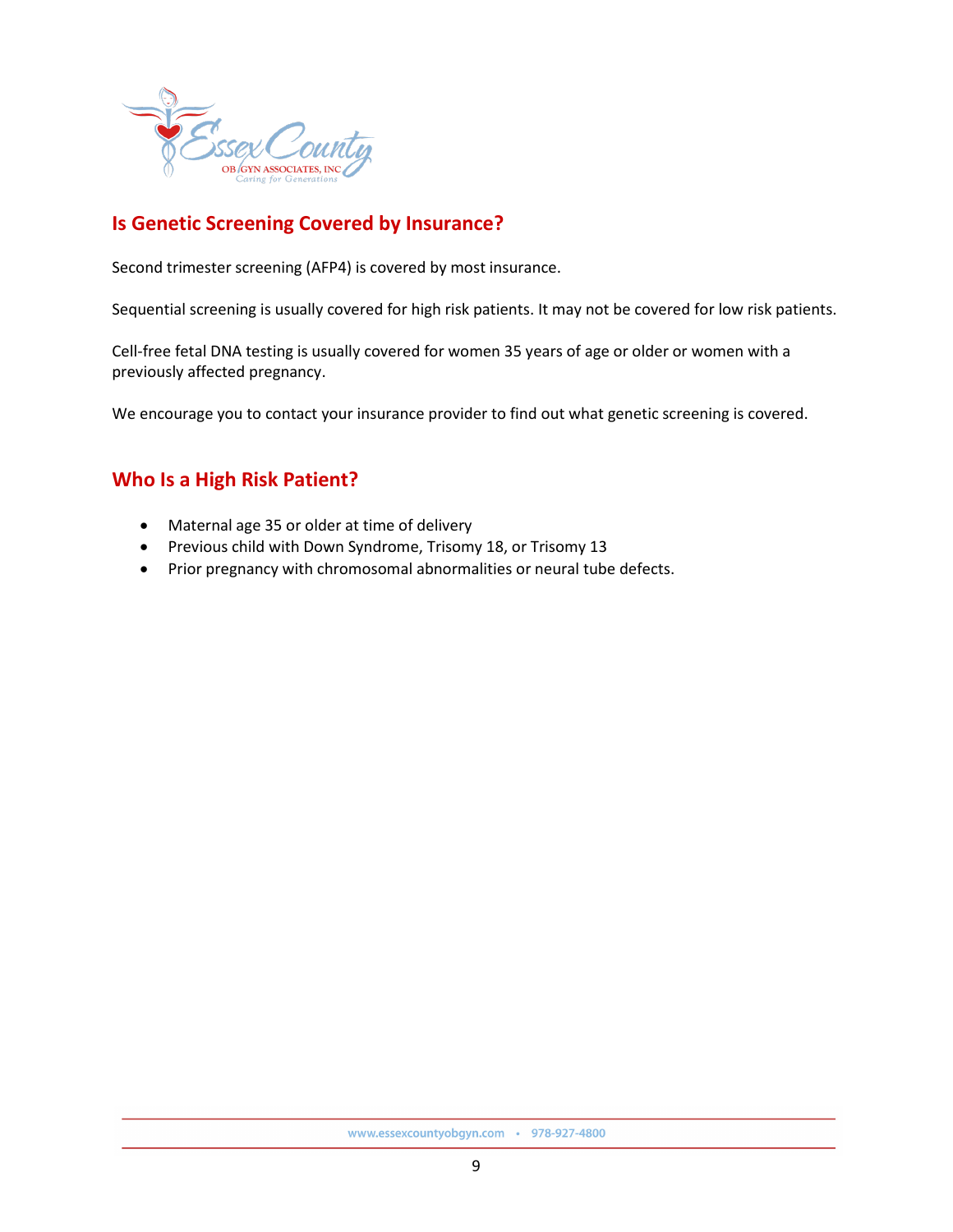

# **Summary of Screening and Diagnostic Testing for Aneuploidy**

|                                                                            | Sequential<br><b>Screening</b>                                   | AFP4<br>(Quad)<br><b>Screening</b> | <b>Cell-free</b><br><b>DNA/NIPT</b><br><b>Screening</b> | <b>CVS</b>          | <b>Amniocentesis</b> |
|----------------------------------------------------------------------------|------------------------------------------------------------------|------------------------------------|---------------------------------------------------------|---------------------|----------------------|
| When                                                                       | Part 1:<br>$10 - 13.5$<br>weeks<br>Part 2:<br>$15 - 22$<br>weeks | $15 - 22$<br>weeks                 | From 10<br>weeks                                        | $10 - 13$<br>weeks  | $16 - 20$ weeks      |
| What                                                                       | Mother's<br>blood;<br>ultrasound                                 | Mother's<br>blood                  | Mother's<br>blood                                       | Placental<br>tissue | Amniotic Fluid       |
| <b>Detection</b><br>Rate<br><b>Down</b><br>Syndrome                        | Part 1:<br>70%<br>Part 2:<br>90%                                 | 81%                                | >98%                                                    | 99%                 | 99%                  |
| <b>Detection</b><br>Rate<br><b>Trisomy 18</b>                              | Part 1:<br>80%<br>Part 2:<br>90%                                 | 80%                                | >97%                                                    | 99%                 | 99%                  |
| <b>Detection</b><br>Rate<br><b>Neural</b><br><b>Tube</b><br><b>Defects</b> | Part 1: N/A<br>Part 2:<br>80%                                    | 80%<br><b>NA</b>                   | <b>NA</b>                                               | N/A                 | 95%                  |
| <b>Detection</b><br>Rate<br><b>Trisomy 13</b>                              | NA                                                               | NA                                 | 80-99%                                                  | 99%                 | 99%                  |
| <b>False</b><br><b>Positive</b><br>Rate                                    | 5%                                                               | 5%                                 | $< 0.5\%$                                               | $< 1\%$             | $< 1\%$              |

www.essexcountyobgyn.com · 978-927-4800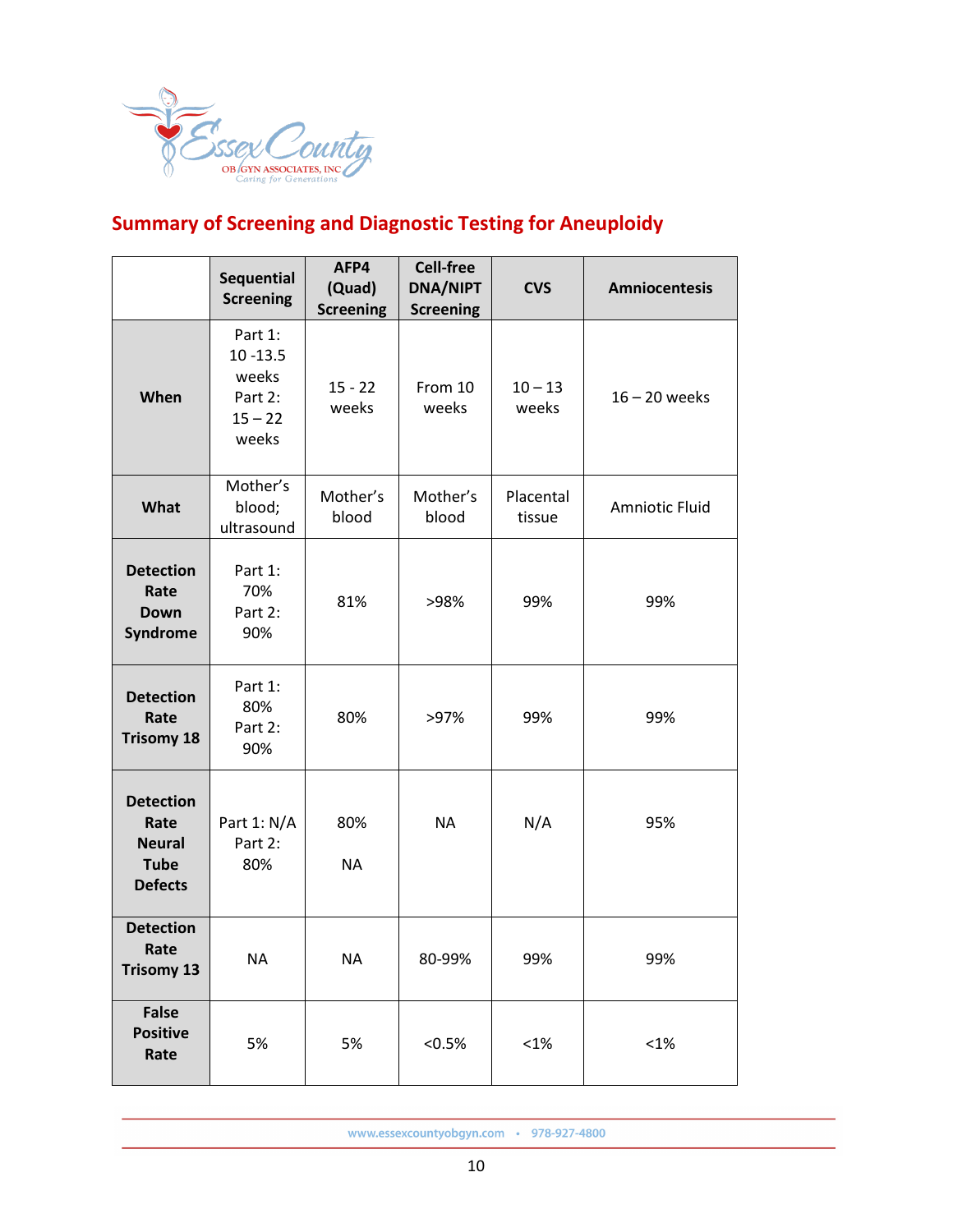

# **Vaccination During Pregnancy**

The American College of Obstetricians and Gynecologists (ACOG) recommends that all pregnant women be vaccinated for the flu (influenza) and for whooping cough (pertussis). Both of these infections can cause serious and life-threatening illness in pregnant women or newborns.

### **Influenza (Flu) Vaccination**

The American College of Obstetricians and Gynecologists (ACOG) recommends influenza vaccination for all women who will be pregnant during influenza season. Pregnant women who get the flu are more likely to be hospitalized, to develop complications such as pneumonia, and to lose the pregnancy. Getting the flu vaccine will also help protect your newborn from the flu!

- **Can I get the flu from the vaccine?**
	- o No. The inactivated influenza vaccine will not cause infection.
- **Can I get the flu vaccine the first trimester?**
	- o Yes. It is safe in any trimester and does not cause birth defects.
- **Are preservatives in the vaccine safe?**
	- $\circ$  The preservatives used in vaccines, such as thimerosal, have not been shown to harm women or their pregnancies.
- **Are antiviral medications for the flu, such as Tamiflu, safe in pregnancy?**
	- $\circ$  Yes. If you think you have the flu you should contact us right away and we will prescribe antiviral medication for you. Taking antiviral medication will help improve your symptoms more quickly and may help prevent hospitalization.

### **Pertussis (Whooping Cough)**

Pertussis is a very contagious disease that causes intense coughing. It can be a life-threatening illness in the newborn. ACOG recommends all pregnant women should receive the Pertussis (TDAP) vaccine between 27 and 36 weeks of pregnancy. When you receive the vaccination during pregnancy, immunity passes to the baby through the placenta and the baby is born with some protection against pertussis. Infants cannot be vaccinated for pertussis until 2 months of age. Most infants are exposed to pertussis through people who live in the same house.

### **Should other people in my house get the TDAP?**

• Anyone living with the baby or who will be caring for the baby should receive TDAP if they have not had an adult booster.

### **I had the TDAP vaccine during my last pregnancy – do I need it again?**

• Yes. The vaccine is recommended during each pregnancy.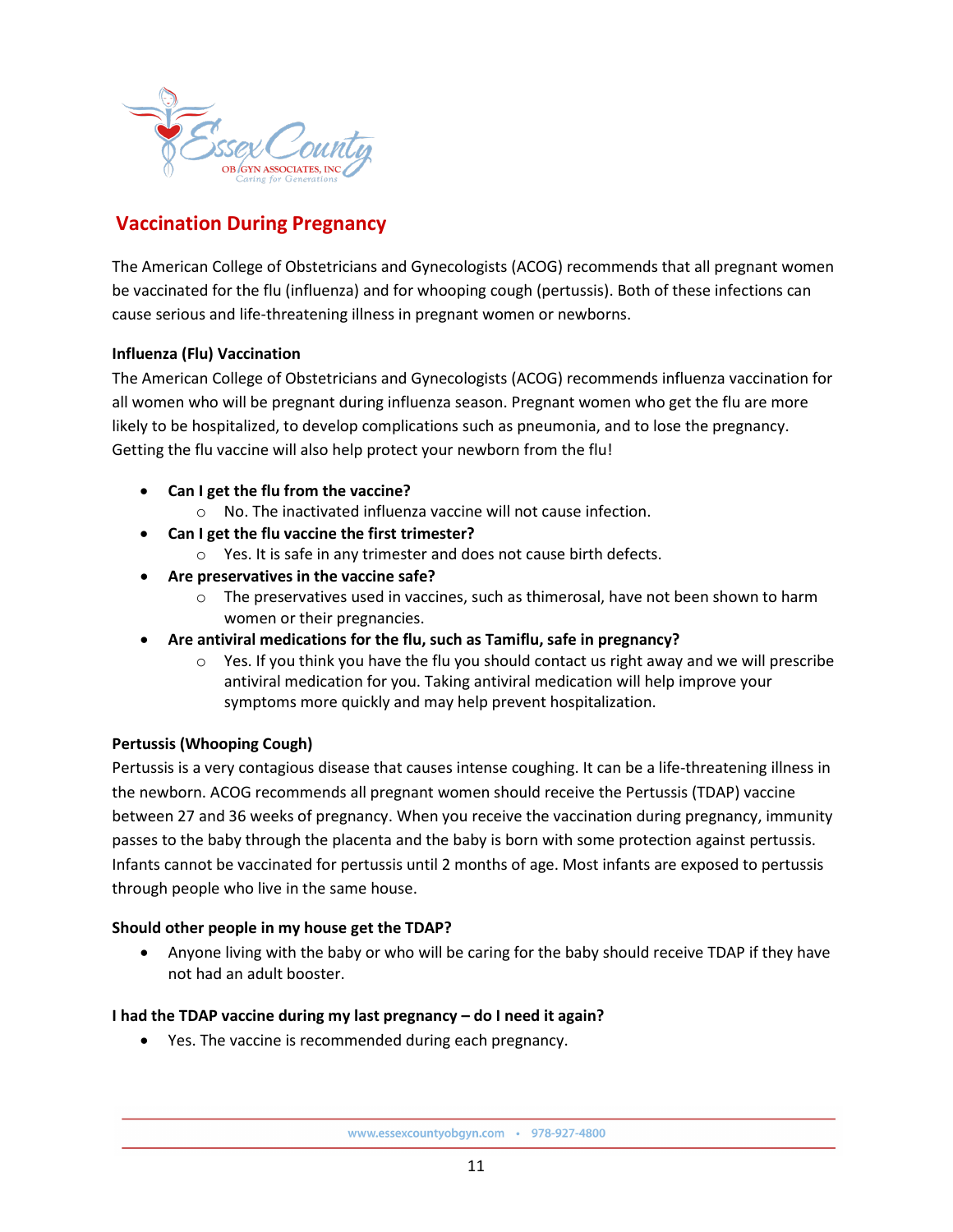

# **Nutrition in Pregnancy**

Good nutrition in pregnancy helps your baby grow well and keeps you healthy too!

- Taking a prenatal vitamin daily will help you get the nutrients you need.
- The American College of Obstetricians and Gynecologists provides a good overview of nutrition in pregnancy and has other pregnancy information at [http://www.acog.org/For\\_Patients](http://www.acog.org/For_Patients)
- The USDA provides health and nutrition information at the following website: [http://www.choosemyplate.gov/pregnancy-breastfeeding.html.](http://www.choosemyplate.gov/pregnancy-breastfeeding.html)

#### **Calcium**

- 1000 mg per day recommended.
- Milk products (milk, cheese, and yogurt) are good sources.
- Supplements can be used if needed. TUMS (Calcium Carbonate) is a good source.
- For a list of calcium rich foods, we direct you to the following: <http://www.health.gov/dietaryguidelines/dga2005/document/html/appendixb.htm>

#### **Vitamin D**

- 600 IU of Vitamin D is recommended per day.
- Vitamin D can be found in prenatal vitamins, milk and dairy products, and fortified juice, bread, and cereals.

### **Folic Acid**

- Folic acid helps prevent neural tube defects. Folic acid is in prenatal vitamins and fortified bread, pasta, and cereal.
- 600 micrograms daily during pregnancy.

### **Docosahexaenoic acid (DHA)**

- DHA may help with fetal brain and eye development.
- Although many prenatal vitamins contain DHA, the best source is fish. Two servings of fish a week will provide the recommended daily amount.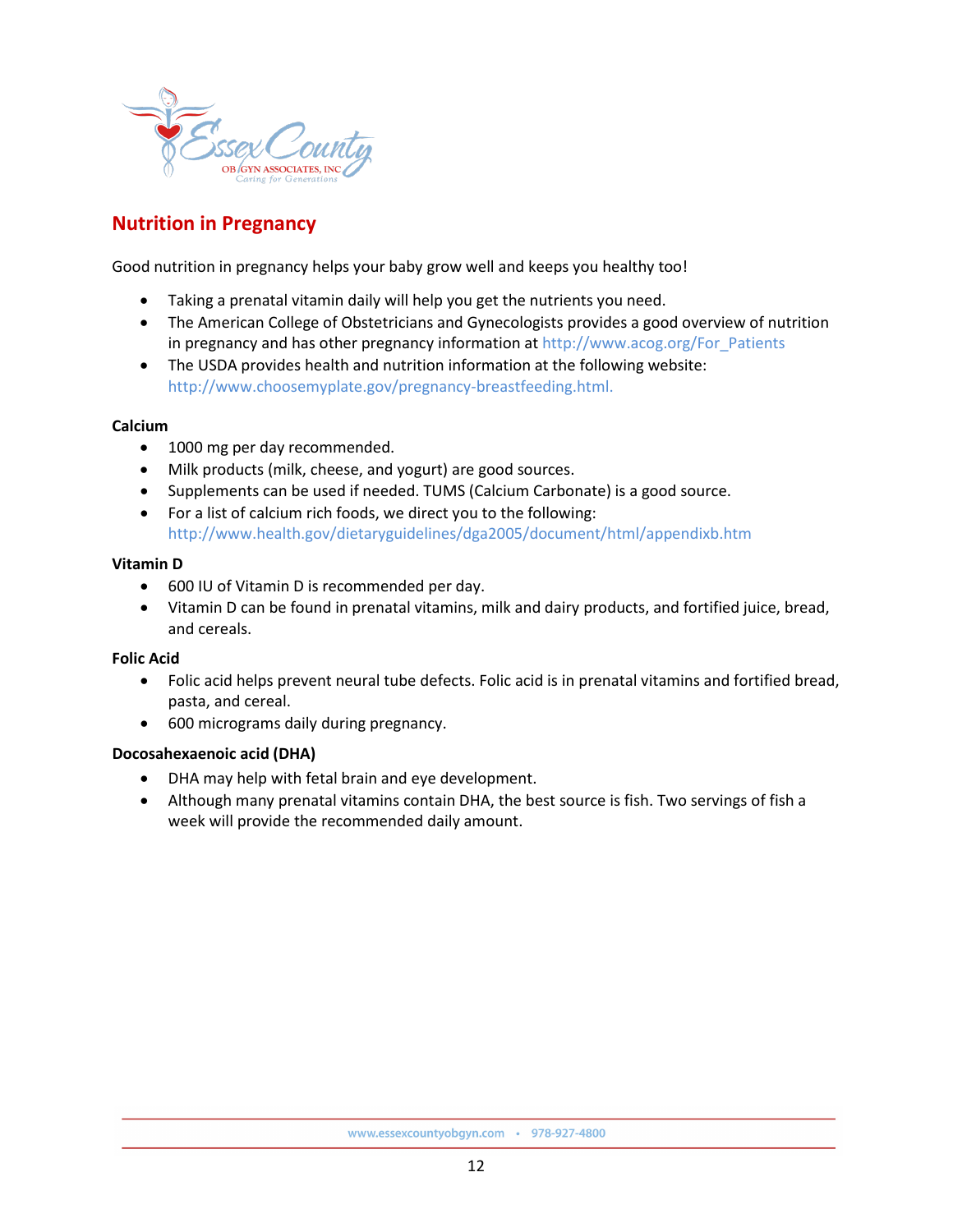

# **Can I Eat Fish During My Pregnancy?**

**Yes!** You can eat 2 servings of cooked fish per week (12 oz.) of fish. This includes shrimp, canned light tuna, salmon, pollock, and catfish. You should only eat one serving a week of albacore tuna, as this may contain more mercury. You should not eat raw fish or sushi.

Some fish are high in mercury and you should not eat these fish:

• King Mackerel • Shark • Swordfish • Tilefish

### **What if I am a vegetarian?**

Talk with your physician or midwife. You may need additional vitamin supplements during pregnancy, especially for calcium, vitamin D, iron or vitamin B.

### **What should I eat if I am anemic (low iron)?**

There are a number of foods that are natural sources of iron. Iron from vegetables is absorbed better if eaten with food that contains Vitamin C. The link below lists common food sources of iron: <http://www.cdc.gov/nutrition/everyone/basics/vitamins/iron.html#Iron%20Sources>

### **Foods Containing Iron**

Fortified cereal and oatmeal, Spinach, Lentils, Beans, and Beef.

### **Foods Containing Vitamin C**

| Bell peppers     | Cauliflower    | Mustard greens | Strawberries |
|------------------|----------------|----------------|--------------|
| Broccoli         | Collard greens | Oranges        | Sweet potato |
| Brussels sprouts | Grapefruits    | Potatoes       | Tomatoes     |
| Cabbage          | Kale           | Rutabagas      | Turnips      |
| Cantaloupes      | Lemonade       | Spinach        |              |

#### **Iron and Calcium in Food**

For a list of non-dairy food sources of calcium and iron, visit: <http://www.health.gov/dietaryguidelines/dga2005/document/html/appendixb.htm>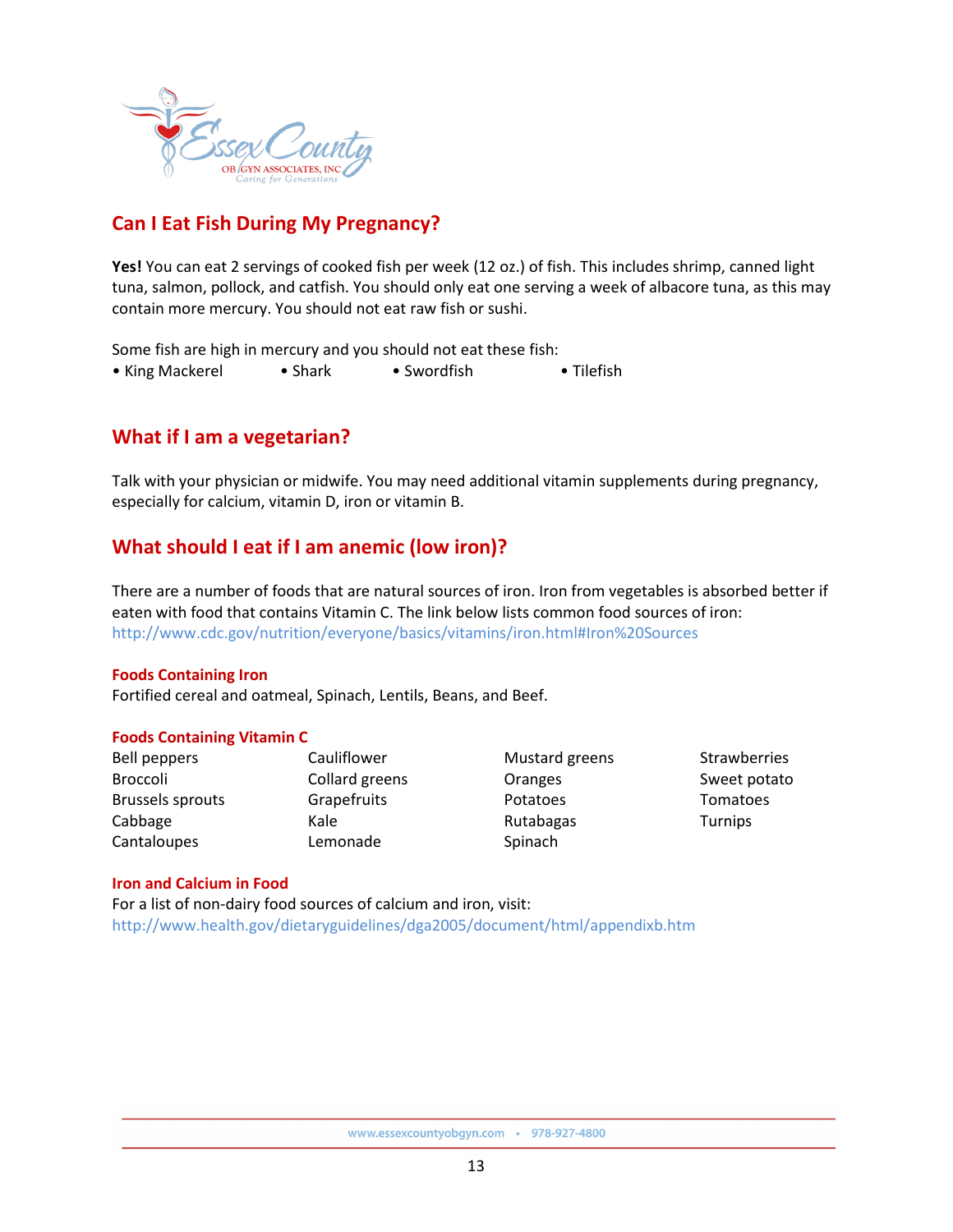

# **Listeriosis in Pregnancy**

Listeria are bacteria that can make pregnant women and their babies ill. Most pregnant women get listeriosis from eating contaminated foods. Listeriosis can lead to miscarriage, early delivery, stillbirth, and serious illness in the newborn. There are steps you can take to prevent infection:

- Consume only **pasteurized** milk and cheese. These milk products are treated to kill bacteria.
- Heat all hot dogs, lunch meats, deli meats and dried sausages until they are steaming hot (165°F). Heat food just before eating.
- Wash hands after handling hot dogs and lunch or deli meats or any raw meat.
- Avoid smoked meats and fish.
- Listeria outbreaks have come from sprouts, melon, and celery. Wash all vegetables and fruits in running cold water prior to eating.

### **How Much Weight Should I Gain During My Pregnancy?**

Your dietary needs change in pregnancy. How much weight you should gain depends on your weight at the start of pregnancy. Start by calculating your body mass index, or BMI. Your BMI is a measure of your body fat. You can use this link to calculate your BMI:

[www.nhlbisupport.com/bmi/](http://www.nhlbisupport.com/bmi/)

- If your BMI is less than 18.5 you are underweight.
- If your BMI is 18.5 to 24.9 you are normal weight.
- If your BMI is 25-29.9 you are overweight.
- If your BMI is more than 30 you are obese.

### **Recommendations for weight gain in pregnancy based on BMI – Single baby:**

| <b>Pre-Pregnancy BMI</b> | <b>BMI</b>    | <b>Total weight gain</b><br>(pounds) | Weight gain per week<br>(Second & Third<br>Trimester) |
|--------------------------|---------------|--------------------------------------|-------------------------------------------------------|
| Underweight              | < 18.5        | $28 - 40$                            |                                                       |
| Normal weight            | $18.5 - 24.9$ | $25 - 35$                            |                                                       |
| Overweight               | $25.0 - 29.9$ | $15 - 25$                            | .b                                                    |
| Obese                    | >30           | $11 - 20$                            |                                                       |

Source: Institute of Medicine, Weight Gain During Pregnancy, May 2009

http://www.iom.edu/~/media/Files/Report%20Files/2009/Weight-Gain-During-Pregnancy-Reexamining-the-Guidelines/Report%20Brief%20-%20Weight%20Gain%20During%20Pregnancy.pdf

We offer nutritional counseling through Beverly Hospital to help you achieve your weight gain goals. Good nutrition and exercise are needed for healthy weight gain in pregnancy.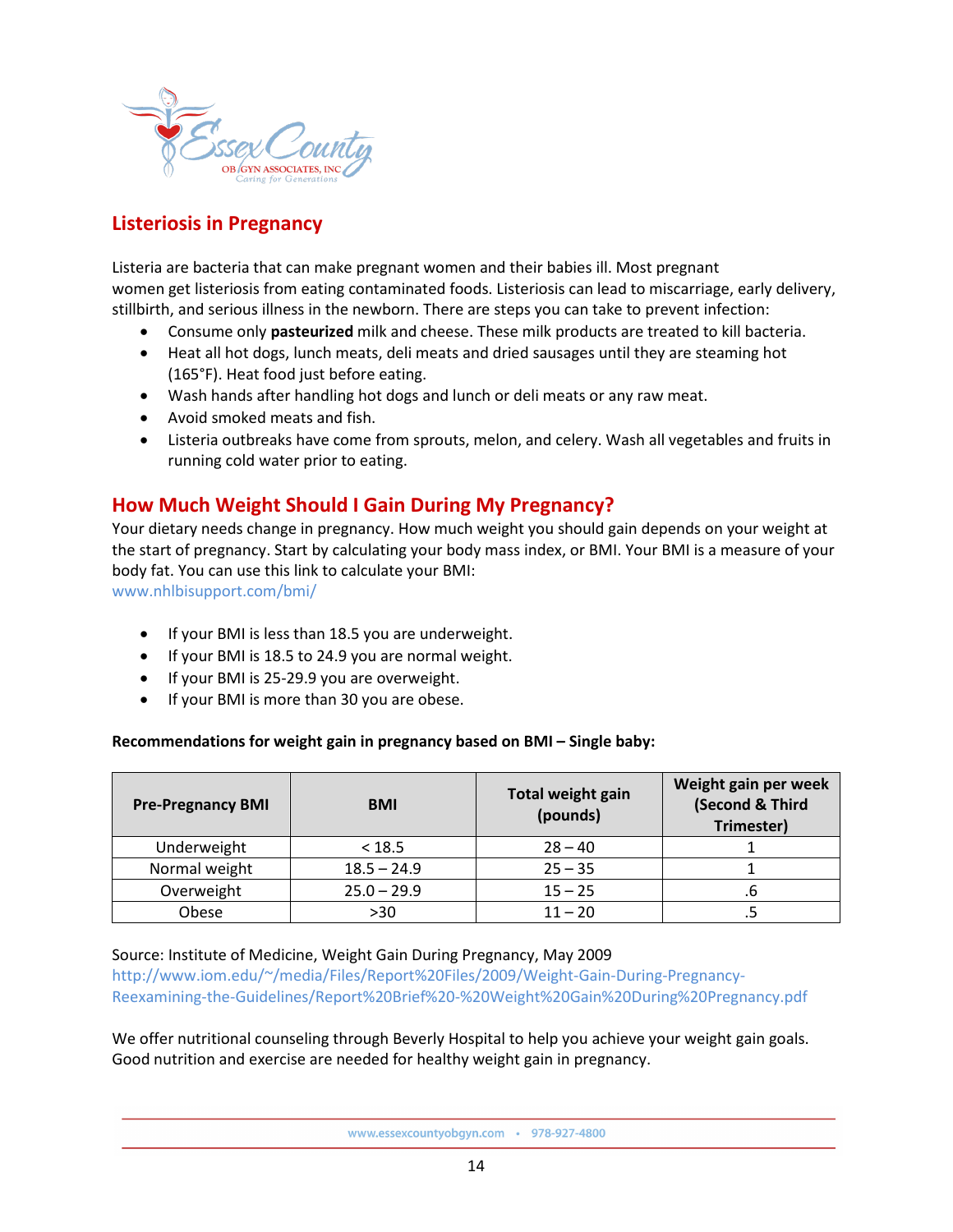

# **What If I Gain Too Much Weight in Pregnancy?**

Excessive weight gain in pregnancy can affect your health and your baby's health. Being overweight increases the chance of the following:

- Hypertension and preeclampsia
- Gestational diabetes
- Delivery of a large baby (macrosomia) and shoulder dystocia
- Needing an induction of labor
- Needing a cesarean section
- Death of baby in the uterus or shortly after birth

### **For your baby, being overweight increases risks of:**

- Premature deli very
- Birth defects, especially in the spine or brain
- Being obese in childhood

### **What If I Don't Gain Enough Weight?**

Some weight gain is necessary to help the baby grow and develop. If you do not gain weight in pregnancy, you are at increased risk of having a baby that is underweight. If a baby is severely underweight, the baby may need to be born prematurely. The baby may also be at risk for death in the uterus.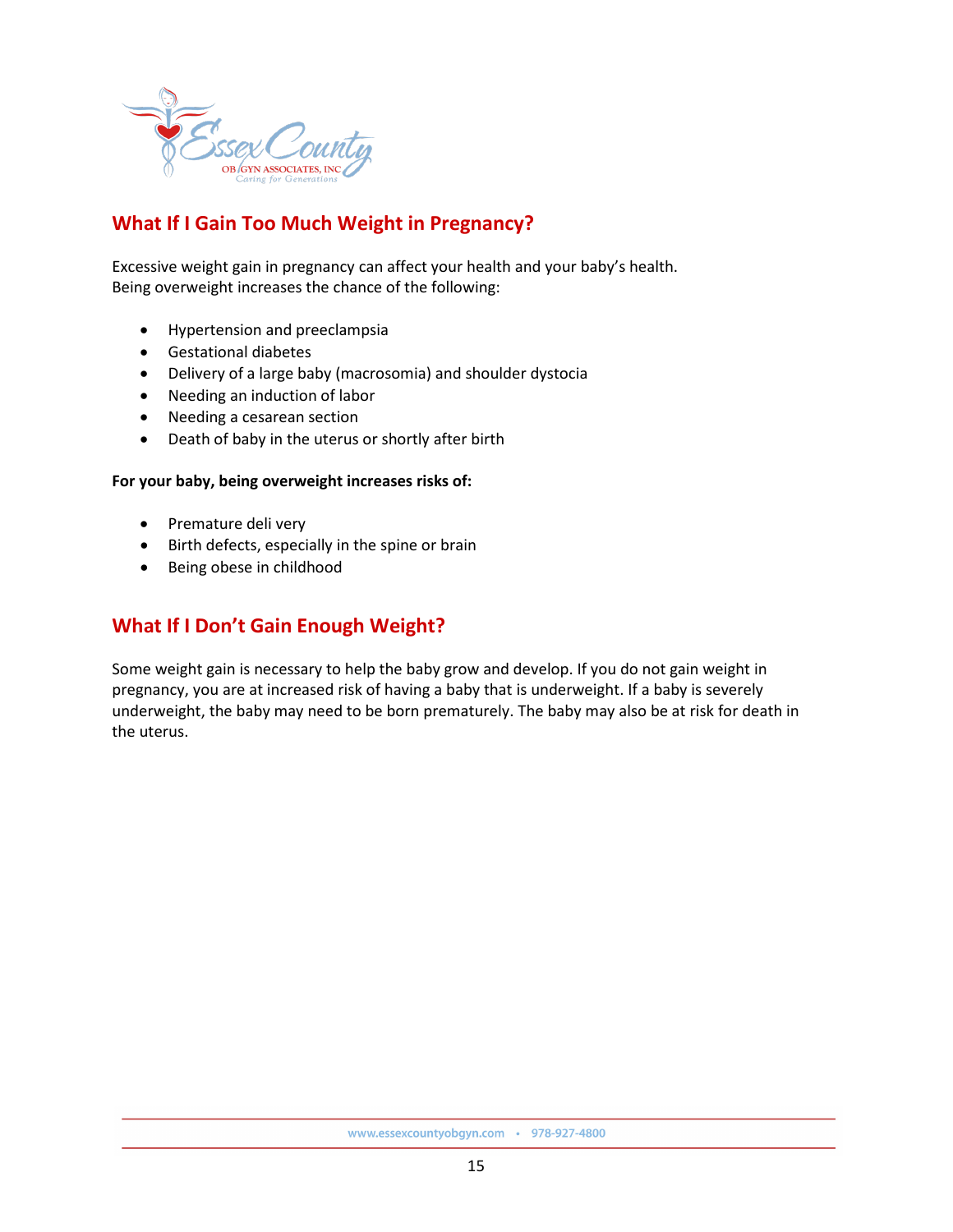

# **Exercise During Pregnancy**

**Yes!** It is safe to exercise in pregnancy. Pregnant women should exercise at least 2 hours and 30 minutes per week, or 30 minutes 5 days of the week. While exercising, it is important to drink water and stay cool (avoid high temperatures).

- If you have not exercised much prior to pregnancy, start slow and work your way up to 30 minutes a day.
- If you exercised regularly prior to pregnancy, ask your provider if you need to modify your routine.
- You should avoid doing any activity that involves lying on your back.
- You should not do any exercise that puts you at risk of falling or hitting your belly, such as horseback riding, skiing, ice hockey, soccer, basketball, gymnastics, and racquet sports.
- You should not scuba dive.

The following links have basic exercise guidelines for pregnancy:

- Centers for Disease Control: http://www.cdc.gov/physicalactivity/everyone/guidelines/pregnancy.html
- The American College of Obstetricians and Gynecologists: http://www.acog.org/For\_Patients

### **Sex During Pregnancy**

There are no restrictions on having intercourse during any stage of pregnancy as long as you have not been instructed otherwise.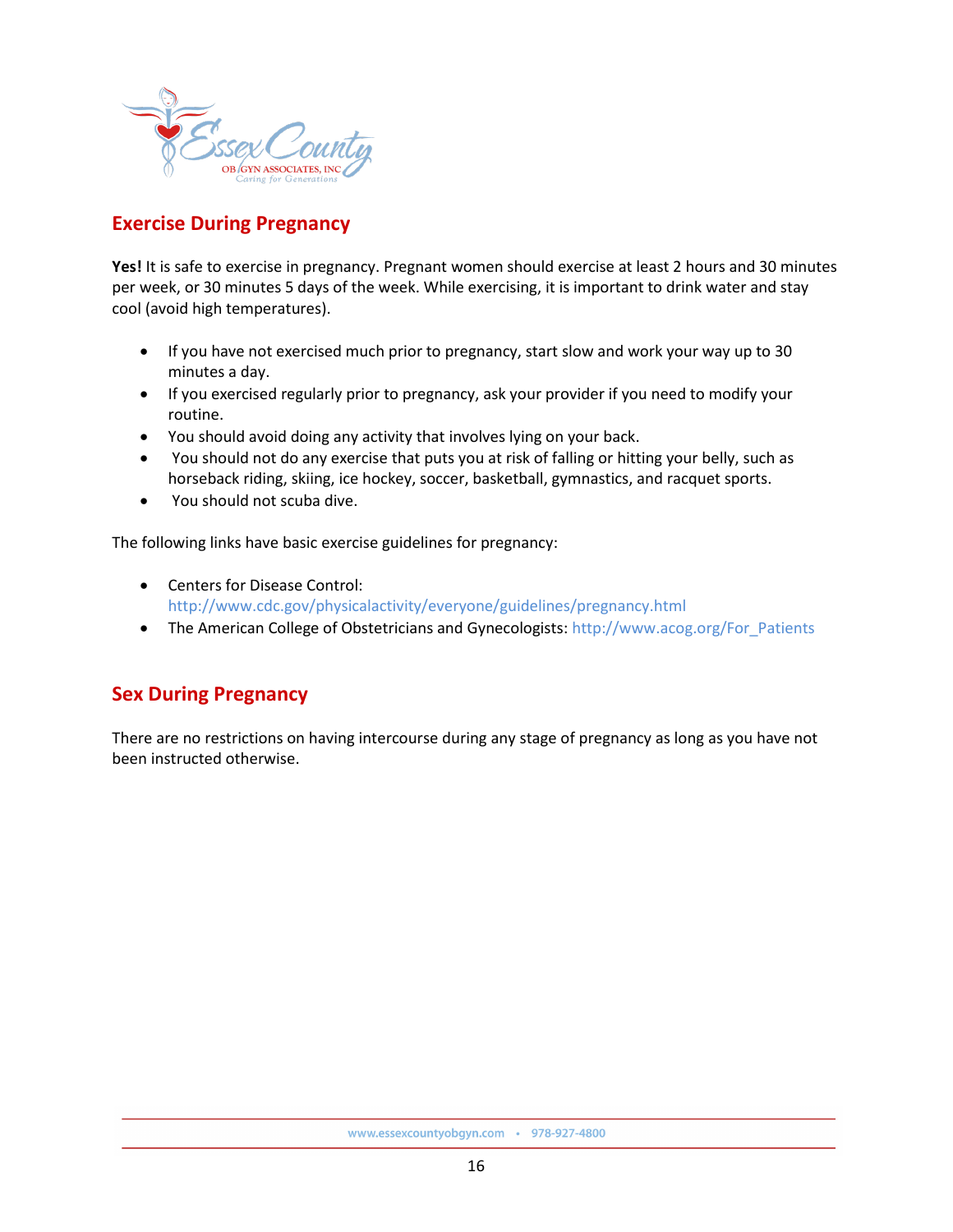

# **Medications During Pregnancy**

If you are taking prescription medications, bring them to your first prenatal visit. *DO NOT* stop prescribed medications, especially medications for depression, anxiety, bipolar disorder, hypertension, diabetes, or seizures, unless advised by your physician.

### **Medications to avoid during pregnancy**

Call your provider if you are taking any of these medications.

Accutane Aldactone Aleve Aspirin

Captopril Doxycycline Enalapril Ibuprofen

Lisinopril Lithium Naprosyn **Tetracycline**  Valproic Acid Vibramycin

### **Over-the-counter medications**

This is a brief list of over-the-counter medications that can be used in pregnancy. Call the office or talk with your provider if you have a question about a medication not seen on this list.

### *Pain (minor aches or pains, headache, fever)*

• Tylenol

*Cold Symptoms*

- Tylenol
- Vitamin C

### *Allergies*

- Benadryl
- Claritin
- Zyrtec

### *Cough*

- Lozenges
- Robitussin (plain)

### *Constipation*

- Drink more water and add fiber to your diet
- Prunes
- Colace, Docusate Sodium
- Metamucil, Fibercon

### *Diarrhea*

- Drink lots of water
- Bananas, rice, applesauce, toast
- Kaopectate

### *Heartburn*

- TUMS
- Mylanta/Maalox
- Pepcid AC 10-20 mg every 12 hours

### *Nausea and vomiting in early pregnancy*

- Vitamin B6 25 mg 3 or 4 times a day
- Unisom (doxylamine) tablet: one half tablet at bedtime
- Ginger 250 mg four times a day
- Acupressure wrist bands (e.g., Seaband)

### *Sore throat*

- Lozenges
- Chloraseptic spray

### *Yeast infections -* Monistat/Miconazole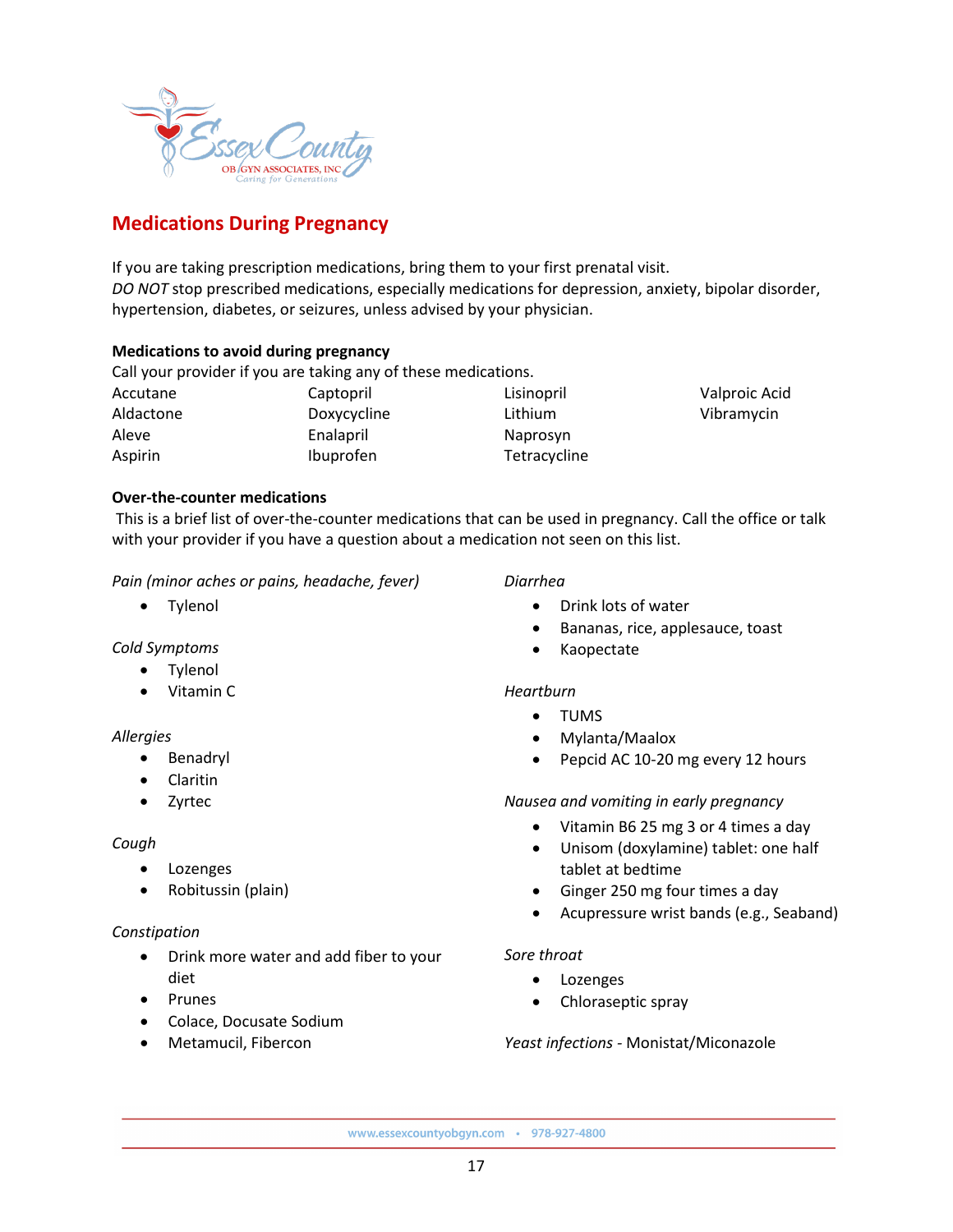

### **Labor and Delivery**

### **When should I call?**

You should call our office at **978-927-4800** if you think you are in labor. During the day, you will speak with our triage nurse. At night, the on-call midwife will be paged to return your call.

*Call for the following:*

- If your contractions are 3-5 minutes apart, last for 60 to 90 seconds, and you have had strong contractions like this for at least one hour
- If you think your water has broken
- If you have heavy bleeding like a menstrual period
- If you do not feel the baby moving

### **Where should I go?**

*Before 8 PM*: Through the main entrance at Beverly Hospital. Take the elevator to the third floor. Take a left off the elevator, and you will see the *Beautiful Beginnings* unit.

*After 8 PM:* Go in through the Emergency Entrance. You will be directed to *Beautiful Beginnings*.

### **What are my options for labor?**

Our physicians, certified nurse midwives, and nurses support natural labor. Each labor room has a Jacuzzi tub for water therapy. Birthing balls and rocking chairs are available. You may bring pillows, your own music, and computers. Once you are in active labor, you may drink but food is not allowed.

For women who request anesthesia during labor, we offer intravenous medication and epidural anesthesia 24 hours a day. Please see Appendix A "*FAQ about Epidural Analgesia for Childbirth"*.

If you have questions regarding these options, please ask your provider in the office.

### **Can I take pictures or videotape during Labor and Delivery?**

You may bring a camera to the hospital. During pushing and delivery, and during cesarean sections, all cameras, cell phones, pagers, and video recording devices must be turned off.

After your baby is born, the physician or midwife will tell you when you may take pictures.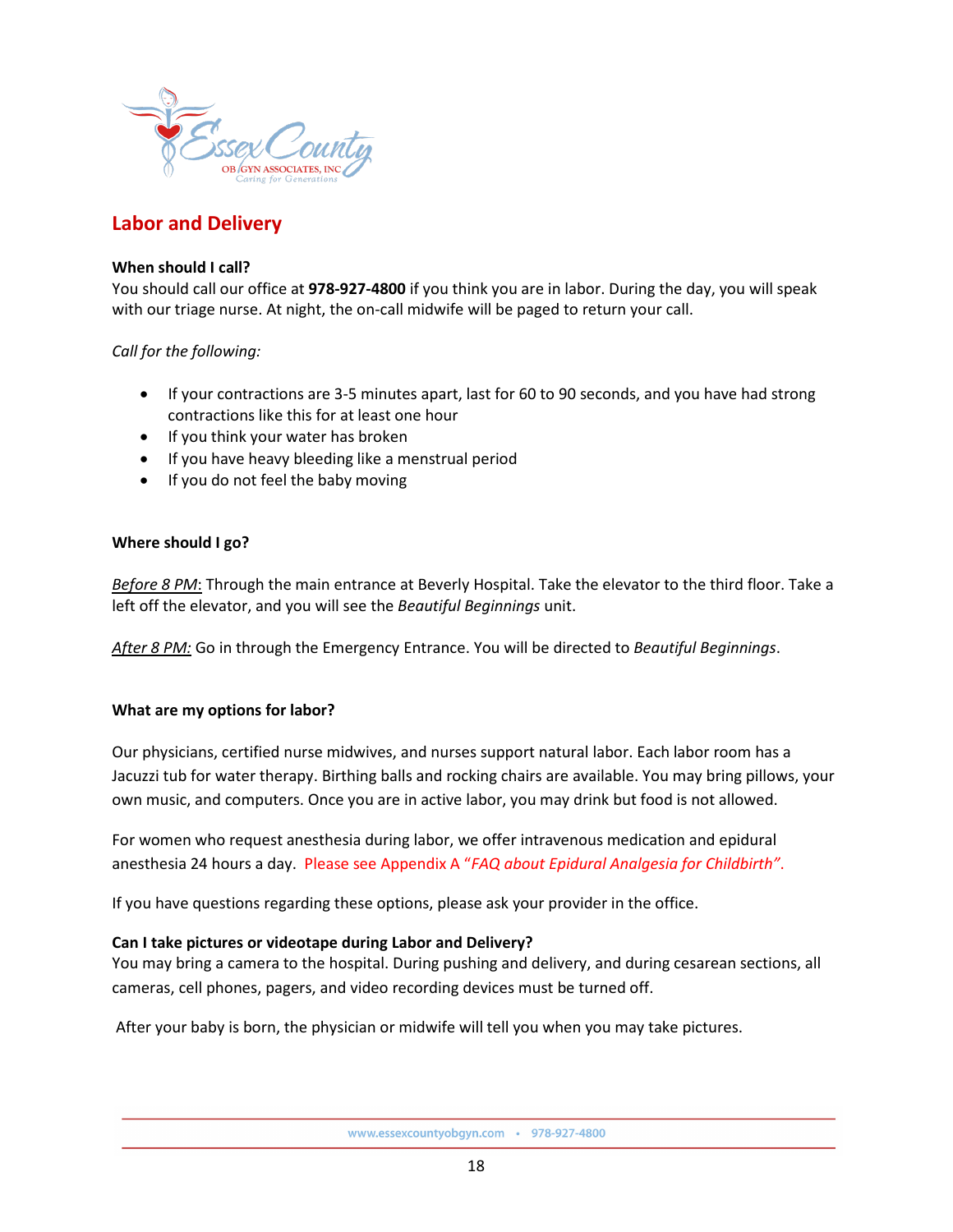

### **What if I am scheduled for a Cesarean section?**

- Do not eat or drink anything after midnight the night prior to surgery.
- Your provider will give you a lab slip for blood tests to be done the day before your surgery.
- You should plan to arrive 2 hours prior to your scheduled time at *Beautiful Beginnings*.
- We use spinal anesthesia for most cesarean sections, which is medicine placed in your back for pain relief.
- You may bring one person into the operating room with you, and that person can bring a camera to take pictures of the baby after delivery.

### **If I had a cesarean with a prior pregnancy, can I try to have a vaginal birth?**

We support vaginal birth after cesarean (VBAC) at Beverly Hospital. Most women who have had one cesarean section are able to attempt a vaginal birth in their next pregnancy.

If you are interested in VBAC, speak with your provider.